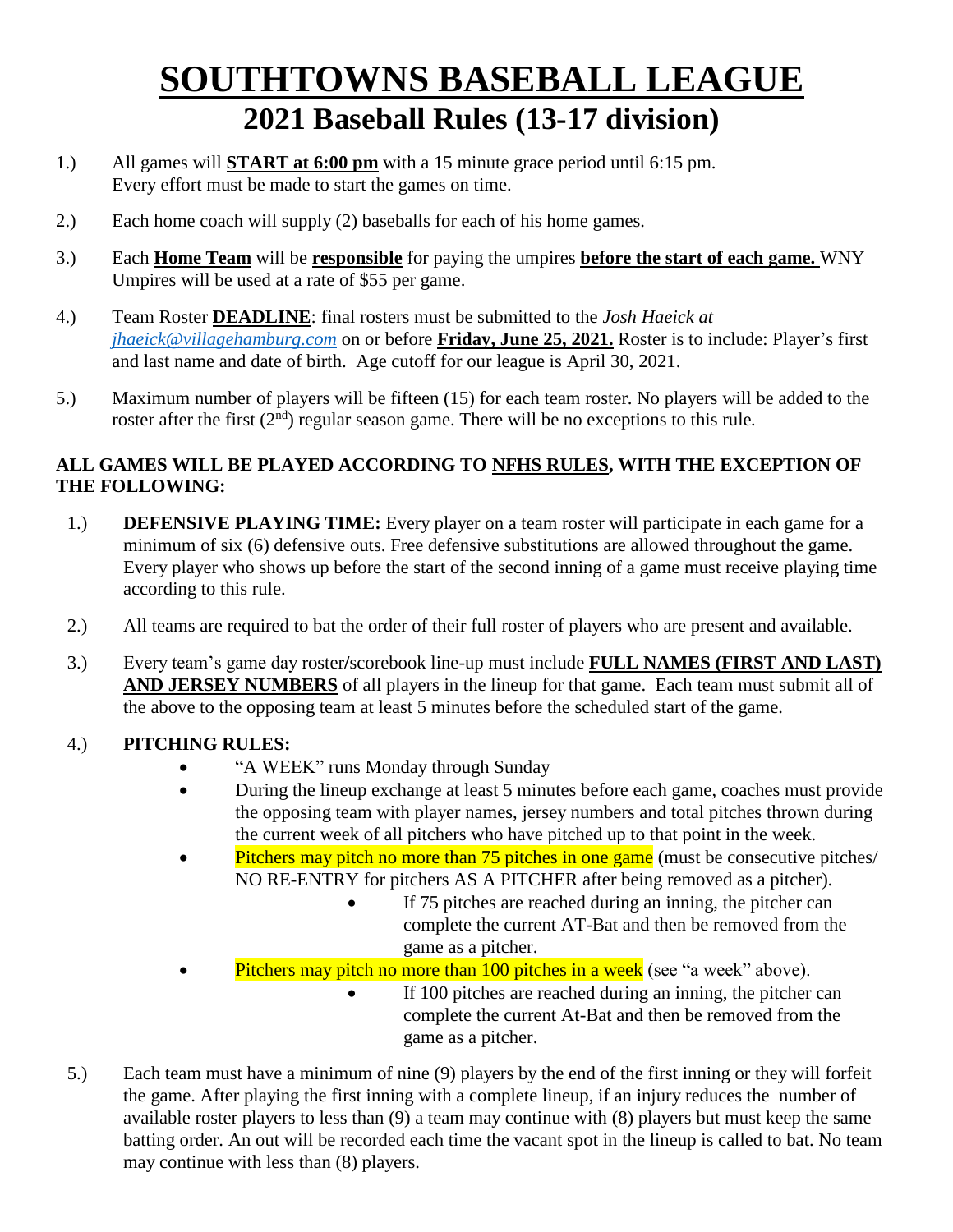#### **Calling-Up Players from a Younger/Lower Division:**

- ALL call-ups must be from a lower division (12U) of the current year/season and on a team roster from YOUR OWN organization/association.
- Call-ups must wear the team jersey of their regular division/ team, not the team jersey they were called-up to.
- Call-ups cannot be used as Pitchers, Catchers or Infielders.
- Call-ups must bat LAST in the batting order and play the OUTFIELD!
- If a call up player **unexpectedly** gives a team more than the minimum amount of players needed, DO NOT send the player home. In this case, the called up player will play less innings in the field than all roster players, and follow the rules above as well as all rules of play.
- 6.) **NON-COLLISION RULE:** A base runner must avoid contact at all times. Any attempt to injure or make contact with a fielder will result in an out for the runner. Runners may head-first slide at any base EXCEPT for home plate.
- 7.) All games will be seven (7) innings in duration. An official game will consist of a minimum of four (4) completed innings or three  $\&$  one-half (3  $\frac{1}{2}$ ) innings if the home team is leading. No new inning will start after 8:30PM
	- If a game is called by the Field Supervisor/Umpire because of weather (*after it is an Official Game*), and the home team is trailing and has not batted or completed their bottom half of an inning, the game will revert back to the completion of the last full inning of play. If the score is tied when a game is called, completed, or has been reverted back, the game will be considered a tie in the standings.
- 8.) Mercy Rule: There will be 15 run rule after five (5) complete innings.
- 9.) If an umpire fails to show up for a game, the home team will provide an umpire from the crowd.

#### 10.) Concerning Rain-Outs and Cancellations: **MOST IMPORTANT – GAMES WILL ONLY BE RESCEDULED DUE TO WEATHER RELATED CANCELATIONS!**

WNY Umpires requires a two (2) hour notice of any game cancellations, or else the umpire must still be paid. The home organization responsible for the facility where the game will be played must cancel a game due to unplayable conditions no later than 3:30PM on game days. If a home organization fails to provide notice of a cancellation, that home organization will still be responsible for paying the umpire for that game. Game cancellations must be texted or emailed into Josh Haeick at 716-812-4620 or [jhaeick@villagehamburg.com](mailto:jhaeick@villagehamburg.com)

# 11.) **THUNDER & LIGHTNING POLICY:**

\*The policy below will be enforced keeping in mind one thing…SAFETY!

\*NOTE…the presence of thunder and lightning DOES NOT AUTOMATICALLY CANCEL A GAME!

\*Southtowns Baseball League will follow the NYSPHSAA policy on thunder and lightning… Thunder and lightning necessitates that contests be suspended. The occurrence of thunder and/or lightning is not subject to interpretation or discussion ‐ thunder is thunder, lightning is lightning.

\*When thunder is heard and/or when lightning is seen, the following procedures should be adhered to by the Field Supervisor OR the head umpire (in the absence of a Field Supervisor). a) Suspend play and direct participants to go to shelter, a building normally occupied